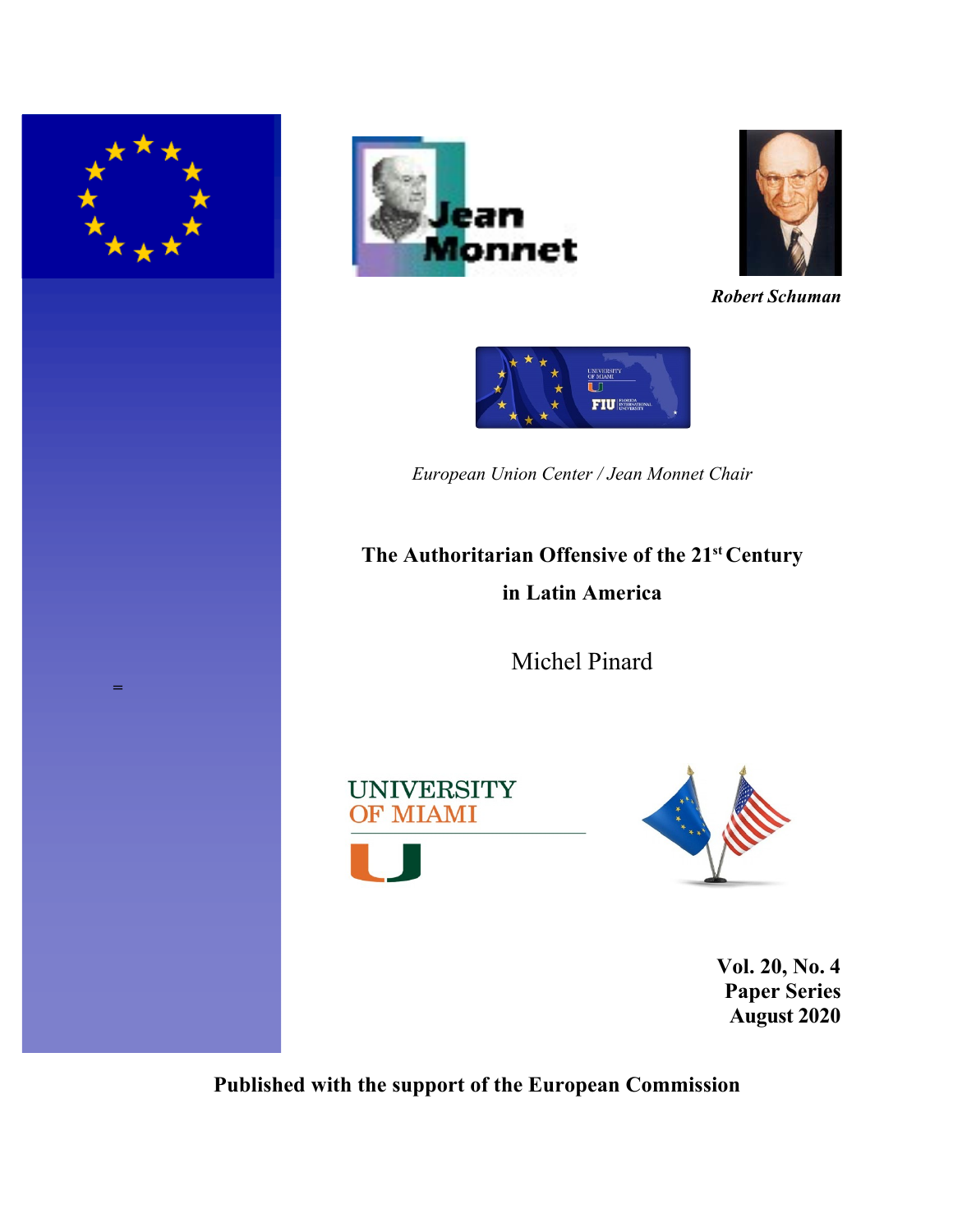### **The Jean Monnet / Robert Schuman Paper Series**

The Jean Monnet/Robert Schuman Paper Series is produced by the Jean Monnet Chair and the European Union Center of the University of Miami.

These monographic papers analyze ongoing developments within the European Union as well as recent trends which influence the EU's relationship with the rest of the world. Broad themes include, but are not limited to:

- $\triangleright$  The Lisbon Treaty
- $\triangleright$  The Euro zone crisis
- $\triangleright$  Immigration and cultural challenges
- $\triangleright$  Security threats and responses
- $\triangleright$  The EU's neighborhood policy
- $\triangleright$  The EU and Latin America
- $\triangleright$  The EU as a model and reference in the world
- $\triangleright$  Relations with the United States
- $\triangleright$  Consequences of Brexit

These topics form part of the pressing agenda of the EU and represent the multifaceted and complex nature of the European integration process. These papers also seek to highlight the internal and external dynamics which influence the workings of the EU and its relationship with the rest the world.

# *European Union Center*

### *Jean Monnet Chair Staff*

| University of Miami            | <b>Joaquín Roy</b> (Director)                |
|--------------------------------|----------------------------------------------|
| 1300 Campo Sano Building, 220C | <b>Beverly Barrett</b> (Associate Editor)    |
| Coral Gables, FL 33124-2231    | <b>Melanie Goergmaier</b> (Associate Editor) |
| Phone: 305-284-3266            | Maxime Larivé (Research Associate)           |
| Fax: (305) 284 4406            | María Lorca (Research Associate)             |
| Web: www.miami.edu/eucenter    |                                              |

# **Florida International University Markus Thiel** (Director, FIU)

# *International Jean Monnet Editorial Advisors:*

**Philippe de Lombaerde**, UNU/CRIS, Brugge, Belgium **Carlos Hakansson,** Universidad de Piura, Perú **Kurt Hübner**, University of British Columbia, Vancouver **Finn Laursen,** University of Southern Denmark **John McCormick,** Indiana University, Purdue **Félix Peña**, Universidad Nacional de Tres de Febrero, Buenos Aires, Argentina **Beatriz Pérez de las Heras**, Universidad de Deusto, Bilbao **Manuel Porto**, University of Coimbra, Portugal **Lorena Ruano**, CIDE, Mexico **Eric Tremolada**, Universidad del Externado de Colombia, Bogotá, Colombia **Roberto Domínguez**, Suffolk University, Boston **Francesc Granell**, University of Barcelona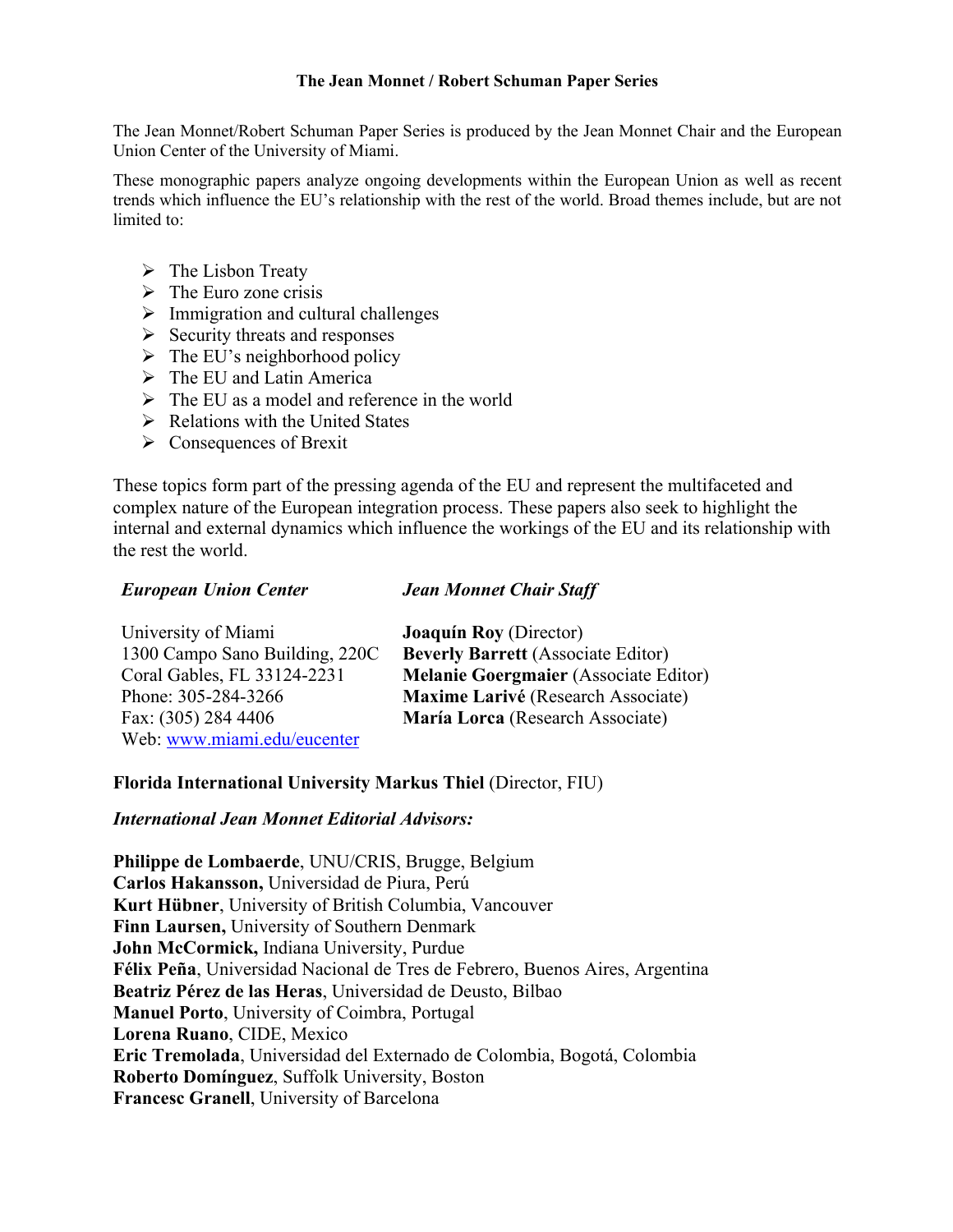# **The Authoritarian Offensive of the 21st Century in Latin America**

Michel Pinard<sup>1</sup>

*"Nothing is possible without men; nothing is lasting without institutions," Jean Monnet, 1978.*

# **Introduction**

During the end of the twentieth century and the beginning of the twenty-first century, a change started to take place in Latin America. Citizens' democratically elected candidates, who promised social reform while tackling income inequality under a pro-nationalist rhetoric, pushed for taking back strategic industries from foreign corporations. This came to be known as the *Pink Tide*, in which a practically complete ideologically aligned Latin America made regional integration progress, increased cooperation, and emphasized the idea of establishing south-south focused partnerships, even beyond the region. However, democratic institutions suffered attacks from the executive branches that wanted to concentrate more power in already presidential systems, leading to the establishment of authoritarian regimes unwilling to follow their citizens' democratic desires.

*Keywords: democracy, institutions, Latin America, social movements, transformation.*

<sup>&</sup>lt;sup>1</sup> Michel Pinard is a Junior at the University of Miami, with majors in International Studies and Latin American Studies and minors in Political Science, Modern Languages, Geography, and Ecosystem Science and Policy. Originally from Caracas, Venezuela, Michel's interests aim attention at the rise of democratically elected governments in Latin America that overtime evolved into authoritarian regimes with democratic facades.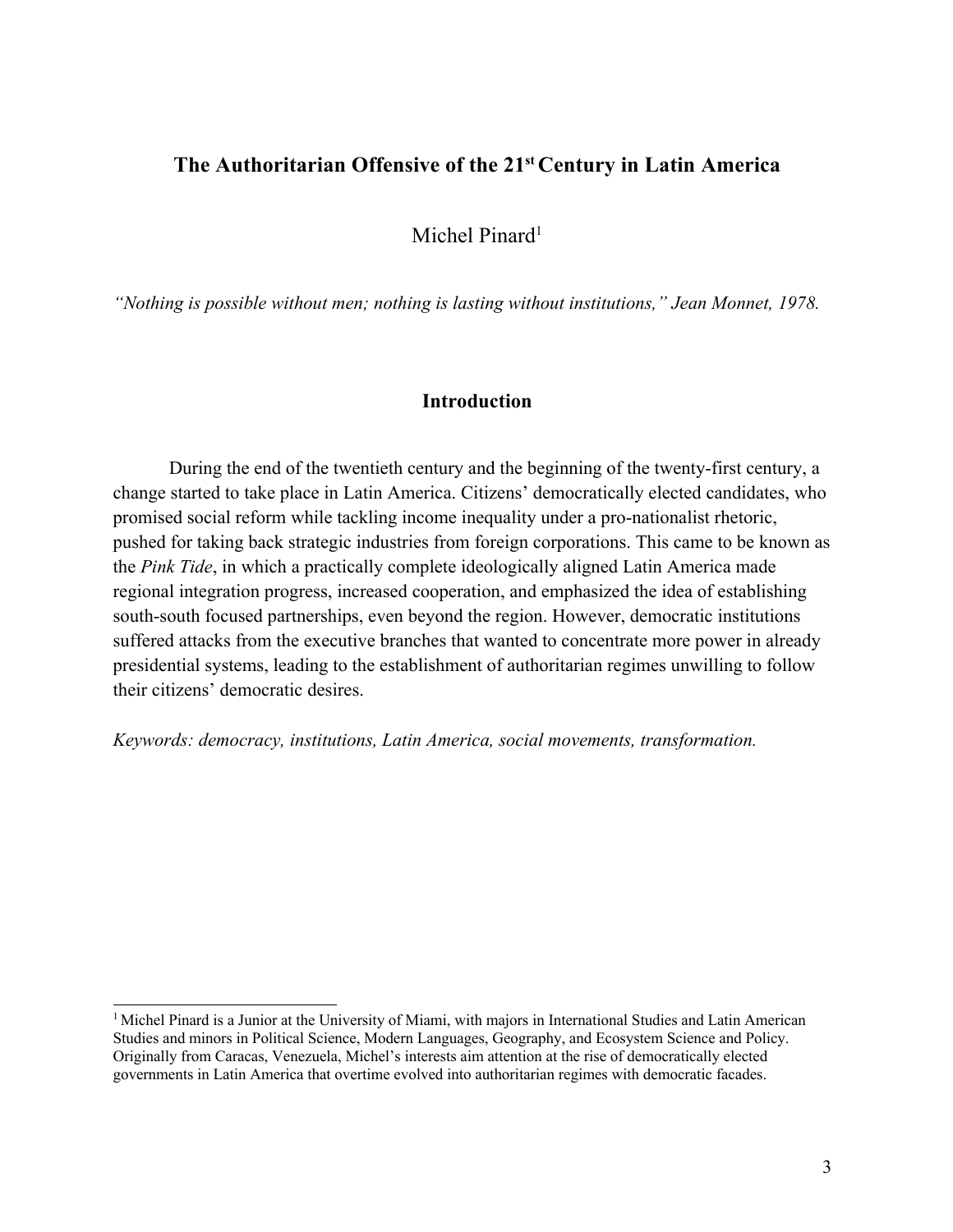The observation and study of the objective reality present in today's Latin America show that there are two Americas that are not divided by language, economic industrialization, or geography, but by the belief and defense in democracy and its values versus authoritarianism and dictatorship. In the 1990s, Cuba was the only dictatorship present in the continent. Fidel Castro drove the *Cuban Revolution* from a hopeful movement that would bring freedom to its people after the dictatorship of Fulgencio Batista, to another dictatorship and an economic failure that had been surviving from the economic benefits given by the Soviet Union. However, once it disintegrated after the fall of the Berlin Wall in 1989, Cuba suffered from severe economic difficulties, known in the island as the *Período Especial*, characterized by food shortages, hunger, and food rationing. Meanwhile, those shortages of food and other failures of the Cuban model were blamed on the U.S. embargo to the island instead of looking at the national economic policies pursued by the Cuban regime that led to the collapse of the food industry, subsequent shortages, and dependency on the Soviet Union.

During that time, Cuba fell into oblivion under a dictatorship unwilling to give up control over the nation while still wanting to continue its aggressions to democracies in the region, but without the financial resources to make it possible. However, in 1999, Venezuelans elected a new president, Hugo Chávez, that would bring back Cuba to the center of the region's political agenda. An agreement was signed between Cuba and Venezuela to lay the foundations of a political movement, financed by Venezuela's oil revenues, that would bring to power left-wing politicians to the highest offices throughout the region in the early 2000s and that many give credit to Hugo Chávez as a regional leader through his so-called *Bolivarian Revolution* and *Socialism of the Twenty-First Century* (Berzaín, "Castrochavismo: Crimen Organizado en Las Américas"). The left would democratically win the presidencies of Bolivia, Chile, Argentina, Brazil, Uruguay, Ecuador, Paraguay, Peru, Nicaragua, and El Salvador.

For many, the  $21<sup>st</sup>$  century was supposed to be a time for the consolidation of democracy in Latin America. However, a series of events happened that would open the path to the crisis that the hemisphere currently faces. According to Carlos Sánchez Berzaín, author of the book titled "*Las Dos Américas: Dictadura y Democracia"*, Cuba's regional grand strategy resulted in the resignation of Fernando de la Rúa due to the financial crisis of 2001 in Argentina, the overthrow of Jamil Mahuad (2000) and Lucio Gutiérrez (2003) in Ecuador, Gonzalo Sánchez de Lozada in Bolivia (2003), and the replacement of Miguel Rodríguez Echeverría (2004) as Secretary General of the Organization of American States (OAS). The later event would result in the election of José Miguel Insulza, a member of the Socialist Party of Chile, who would spend the next decade as the Secretary General of the biggest multilateral organization in the Western Hemisphere and the oldest of its kind in the world, in silence towards the democratic erosion that was taking place in the region (Berzaín, "XVI Cumbre Latinoamericana Democracia y Desarrollo - Crisis en las Américas").

The early 2000s saw the political alignment of ideologies in the majority of Latin American nations, allowing the creation of international organizations that would promote regional integration alongside economic independence from the International Monetary Fund (IMF). The Union of South American Nations, better known as UNASUR, and the Community of Latin American and Caribbean States (CELAC, for its Spanish acronym) were the two most important ones due to not only their objectives, but also due to the number of nations that integrated both projects. While CELAC had an implicit objective to serve as replacement to the Organization of American States (OAS), UNASUR would ideally become something similar to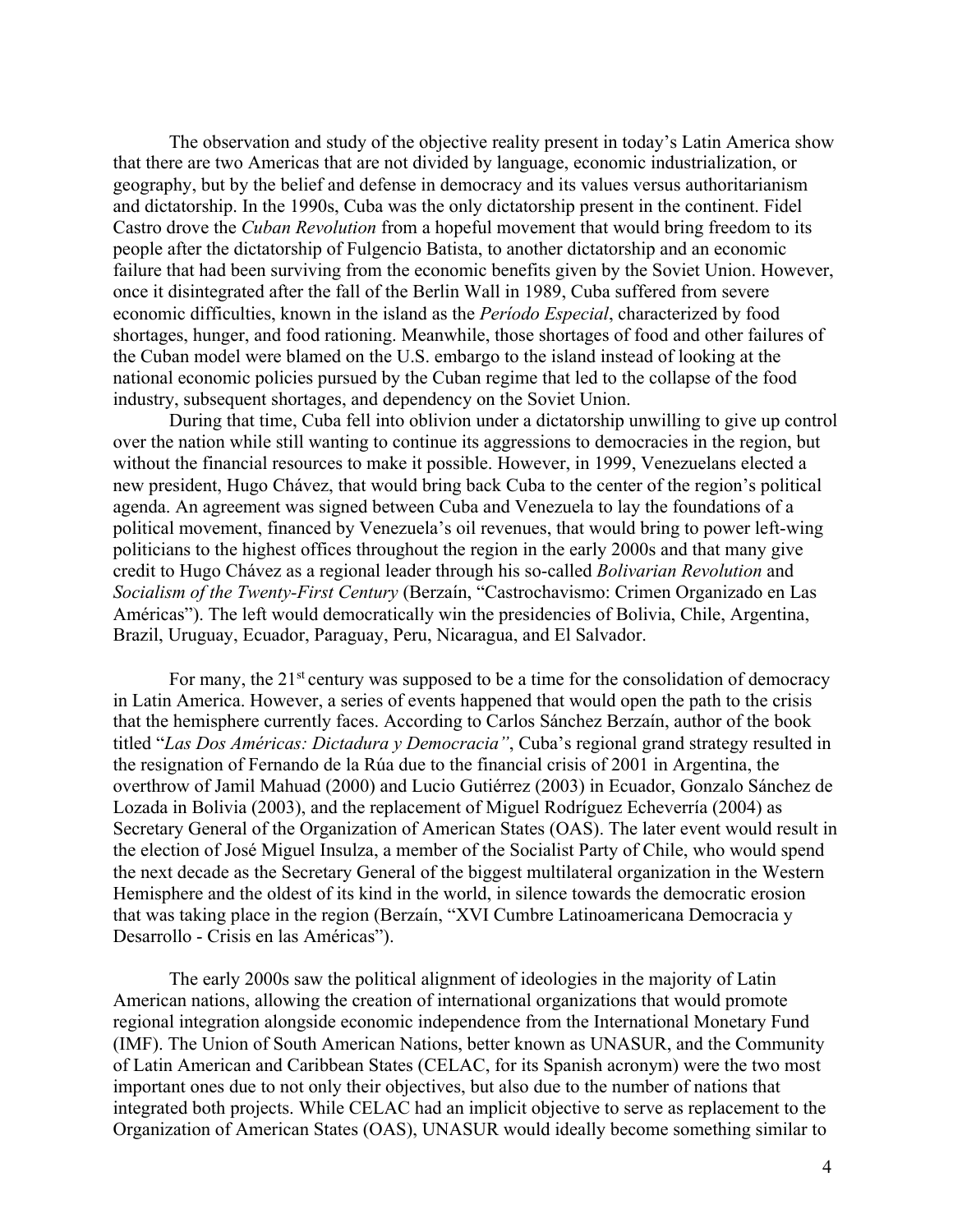the European Union. Moreover, a proposal was made for the establishment of a bank, 'Banco del Sur', in order for member states to have a regional entity to go for financing if needed instead of using the IMF or the World Bank. Furthermore, there had been conversations regarding the creation of a common currency that would eventually replace the national currencies of member states.

However, with the change in mandataries and ideologies, both projects were forgotten. The OAS has recovered its active participation defending democratic values in the region in the hands of a new Secretary General, Luis Almagro, added to Hugo Chávez's death and his regional leadership with him, while leaving CELAC basically useless today. Meanwhile, UNASUR, which had noble objectives, has also been left behind as national politics tend to shift with changes in governments. For example, the viability of this project in particular received strong questioning from the current President of Colombia, Iván Duque, and even processed with the total withdrawal of that country from the organization in 2018 for considering it as an "accomplice of the Venezuelan dictatorship" (Marcos, 2018).

The political shift of the tide back to more right-wing governments occurred especially due to corruption scandals that directly involved populist leaders and/ or close relatives and/ or high-level members of their respective administrations. For example, Lula Da Silva in Brasil, Correa in Ecuador, Humala in Perú, and Cristina Fernández in Argentina, currently with open cases for corruption. As direct result of the magnitude of the alleged corruption that took place under the *Pink Tide* governments, the electorate distrusted them as leaders, and even their political parties, generating a clear rejection to their political projects in subsequent elections by choosing right-wing candidates, such as Jair Bolsonaro in Brazil, Mauricio Macri in Argentina, Tabaré Vásquez in Uruguay for the second time, Mario Abdo Benítez in Paraguay, and the return of Sebastián Piñera in Chile.

However, the so-called *Bolivarian Revolution* created by Chávez, inspired in Marxist ideas, remains alive. Democratically elected governments came to power in Bolivia, Argentina, Brazil, Venezuela, Nicaragua and other parts of Central America, but they slowly debilitated democratic institutions in order to establish systems that eventually violate human rights and forego the basic alternation in governance that democracies should have. The São Paolo Forum, which is the political arm of the *Castrochavismo*, still tries to regain power in order to continue its goals of establishing a system inspired in the failed political, economic, and social system that brought the Soviet Union to collapse.

Even though there is an effort to recover democracy in the region, the path to institutional rehabilitation is difficult and challenging. In Ecuador, for example, President Lenin Moreno is being considered by experts as an example of a reformist for his transitional government from the authoritarianism of Rafael Correa to a free and democratic republic based in the rule of law (Berzaín, "XVI Cumbre Latinoamericana Democracia y Desarrollo - Crisis en las Américas"). In Venezuela, Juan Guidó was proclaimed Interim President based on the Constitution of 1999 and that disowned Nicolás Maduro as the legitimate president of the country, who has established the criminal organization that Pablo Escobar would have dreamed of creating in Colombia.

However, the opportunities to rescue democracy are not eternal. Venezuela's reincorporation to the Inter-American Treaty of Reciprocal Assistance (TIAR, for its Spanish acronym) will not be useful until the Interim Presidency of Venezuela does not solicitate the application of the treaty under Article 3 and Article 6. The council of ministers, known as advisory council of the TIAR would have to meet in the headquarters of the Organization of American States (OAS) in Washington D.C. to discuss and decide over the assistance to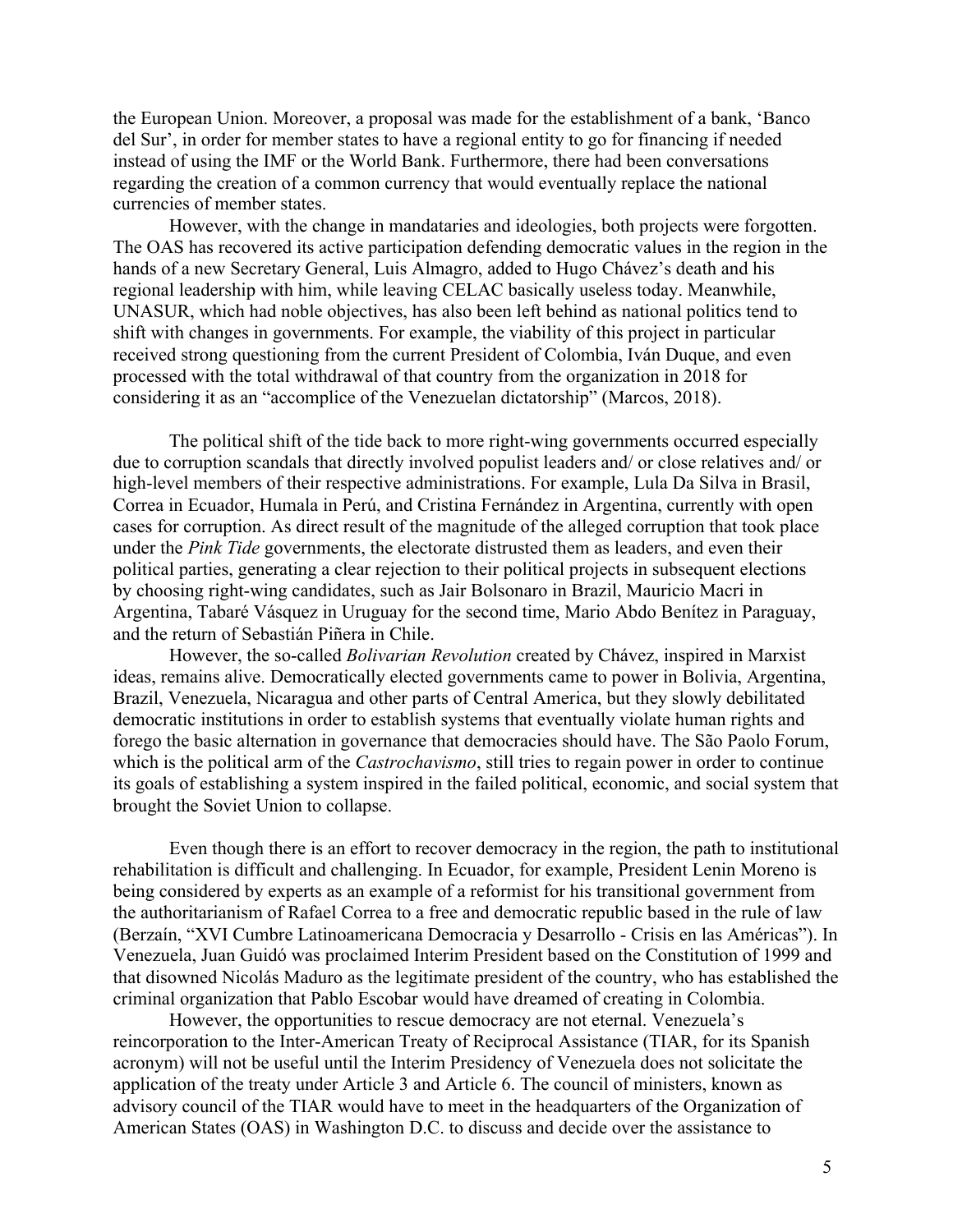Venezuela, a state not only under the influence of Cuba regime, but also unwilling to protect its own citizens.

From a dictatorial regimes crisis to a regional crisis, not only have the democratically elected presidents been questioned, but also the democratic system itself has been under attack. According to Carlos Sánchez Berzaín, executive director of the Interamerican Institute for Democracy and former Bolivian minister under Gonzalo Sánchez de Lozada's Presidency, today's crisis of the Americas, in almost every nation in the region, can be seen as the discontent that has recently driven people to the streets in Ecuador and Chile in protest against political systems and/ or governments that do not respond to their expectations. However, what the region is experiencing is a "counteroffensive of the criminal group that controls the dictatorships of Cuba, Venezuela, Bolivia, and Nicaragua (…) that has been called *Castrochavismo*" (Berzaín, "XVI Cumbre Latinoamericana Democracia y Desarrollo - Crisis en las Américas").

*Castrochavismo* is a group of international delinquency that usurps the political power and must be treated as a criminal apparatus and no longer as a political process. "It is the biggest threat for peace and security in the region" (Berzaín, "XVI Cumbre Latinoamericana Democracia y Desarrollo - Crisis en las Américas"). From being in a stage of deterioration, the dictatorships have passed to a counteroffensive that consist in generating local problems to all their enemies. Cuba demonstrated that in the 1960s with the establishment, logistical and financial support, and training of guerrillas in Bolivia, Perú, Ecuador, Colombia, Uruguay, Argentina, among others, and even in Africa starting in the 1970s. However, now that Cuba has drained the economy of its principal colony, Venezuela, the *Castrochavismo* has to finance itself with money that comes from drug trafficking, terrorism, extorsion, etcetera.

These actions might seem local, and with direct response from bad governments, these countries encounter a reduction of subsidies, and an increase of the price of transportation such as in Ecuador and Chile respectively. The local pretexts might be real, but are exploited in order to generate violence, creating chaos that puts democratic systems under pressure, while pursuing a political change aligned to the São Paolo Forum's needs and demands. "The pretexts are certainly local, but the problems are not. Coincidences that are not coincidences" (Berzaín, "XVI Cumbre Latinoamericana Democracia y Desarrollo - Crisis en las Américas"). In Colombia, a faction of the FARC went back to guerrilla fighting; in Perú, the Congress was shut down; riots in Ecuador occured and social turmoil in Chile rose not even one week apart from each other. As it was widely said in the protests that shocked Argentina during the crisis of 2001, *¡Que se vayan todos!*, making direct reference to the idea that politics do not work, spreading people's disbelieve in the system. "Politicians are groups of elites that do not solve our problems and that do not respond to anyone" (Berzaín, "XVI Cumbre Latinoamericana Democracia y Desarrollo - Crisis en las Américas"), developing the belief that it is not the government that has to be changed, but rather the system itself. According to Carlos Sánchez Berzaín, the first step to find a solution is to accurately identify the problem. The second step is to identify the adversary, that in this case is the *Castrochavismo* operating internationally through a project that is not political but criminal (Berzaín, "Castrochavismo: Crimen Organizado en Las Américas"). The society has to realize that it is not a social rebellion or justification of any sort; people engaging in acts that destabilize democracies are being manipulated, and the proper political as well as civic leadership, and fact-based information are vital in order to achieve a civic and democratic consciousness among citizens.

"We cannot change the north," said Juan José Rendón, better known as J.J. Rendón, Venezuelan political strategist, activist, psychologist, and professor dedicated to the fight for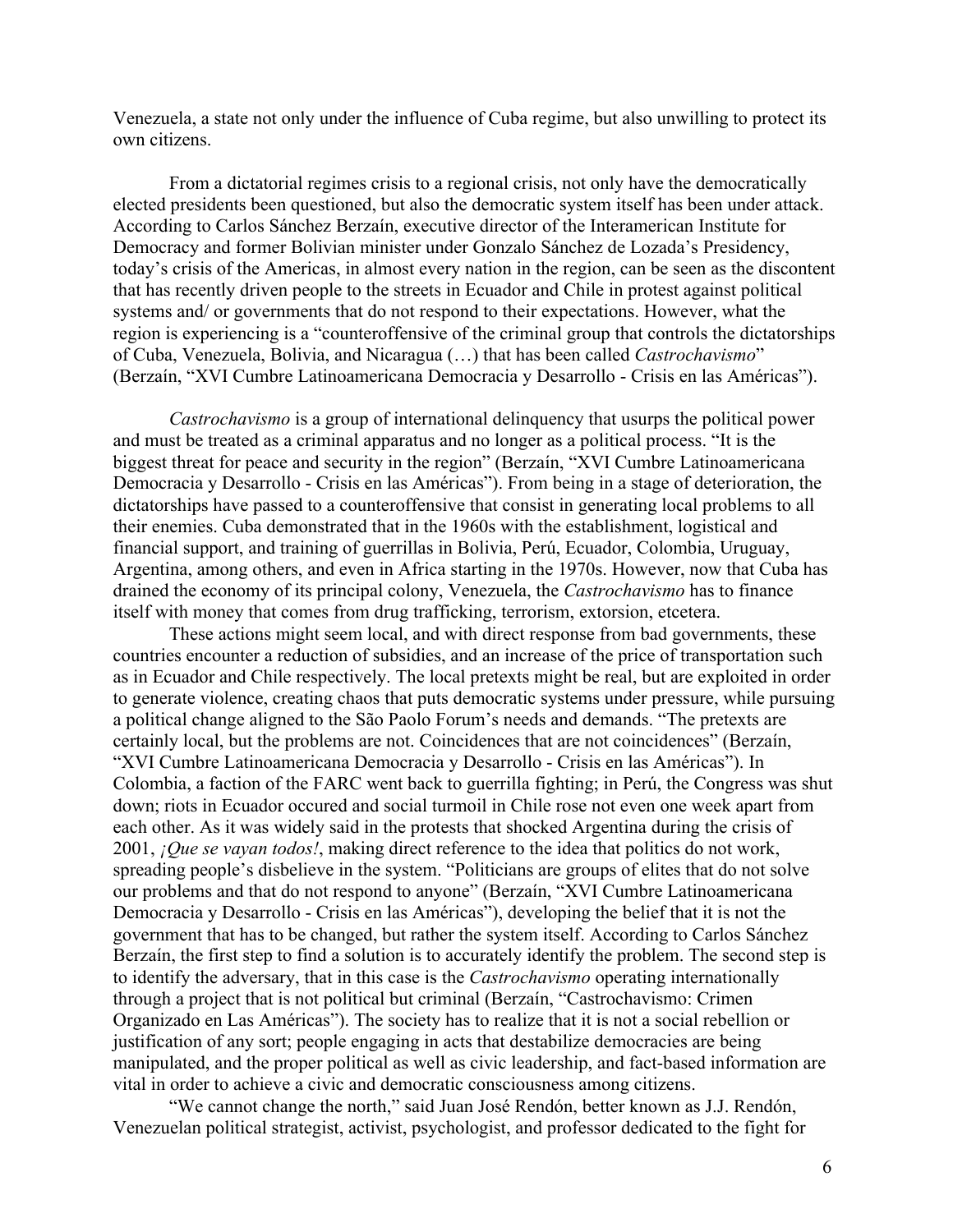democracy and human rights, when asked to talk about his perspective regarding Venezuelan opposition parties to Maduro (Rendón, 2019). Today, there is a crisis in almost every nation in the region pushed by movements that present themselves as political and democratic when in reality there is a group engaging in permanent aggressions to the democratic civic values under which the republics were founded in Latin America.

### *Bolivia: The End of an Era*

Evo Morales, arrived at the Presidency of Bolivia as a humble indigenous that wanted to reclaim the rightful place of "his people." After fourteen years in the presidency, he became a bourgeois in love with power who lost a referendum and, therefore, could not run for another reelection.

He pursued an illegal reelection based on the constitution and, later, a fraud that the Organization of American States (OAS) denounced (Del Rincón, Fernando. "Jeanine Áñez: 'Este es un Gobierno de Transición.'"). Consequently, people took to the streets initially calling for a second round to take place, as it was initially projected to be a result of the first round of elections. However, after Bolivia's own national electoral commission reviewed the results and concluded that there had been unquestionable manipulation in the process, people were calling for Evo Morales to resign. Only after the air force and some sectors of the national police recommended him to resign in order to bring back calm to the country, Evo Morales resigned together with his Vice President, Álvaro García Linera, and other members of his cabinet.

According to Bolivian Senator and former presidential candidate, Óscar Ortiz Antelo, the constitutional succession was complicated since both people in line, the President of the Senate and the President of the Chamber of Deputies, stepped down. Subsequently, both vice presidents of the Parliament followed the same trend and also resigned; leaving the Second Vice President of the Senate, Jeanine Áñez, to take over as President of the Senate and, subsequently, being proclaimed as Interim President of Bolivia based principally on the Article 170 of the Constitution due to the fact that Evo Morales not only resigned, but also left the country abandoning his position as president (Vásquez, Tuffí Aré, 2019).

Arturo Murillo, the then newly appointed Minister of Government, stated that four alleged Cuban doctors were detained with approximately US\$100,000 in their possession. In their first declarations to the Bolivian authorities, they claimed that the money would be used to finance certain social groups. However, they would change their declarations afterwards. Minister Murillo also informed that they had captured four Venezuelans citizens not only with police uniforms from the Bolivarian National Police of Venezuela, but also with weapons, clearly conspiring against the Interim Presidency of Bolivia. "We will not tolerate any foreign intervention in Bolivian territory no matter where it might come from: Cuba, Venezuela, or the United States" (Del Rincón, "Ministro de Gobierno: 'Hay Campañas de Desinformación.'").

### *The Prime Left-Wing but Highly Questioned Forum*

The São Paolo Forum is the instrument where the *Castrochavismo*, a system of multinational organized crime gets its political façade and, therefore, the politization of crimes that its members commit and/ or support. It has two missions today: contribute to the retention of power, and destabilization of democracies, through different tactics including but not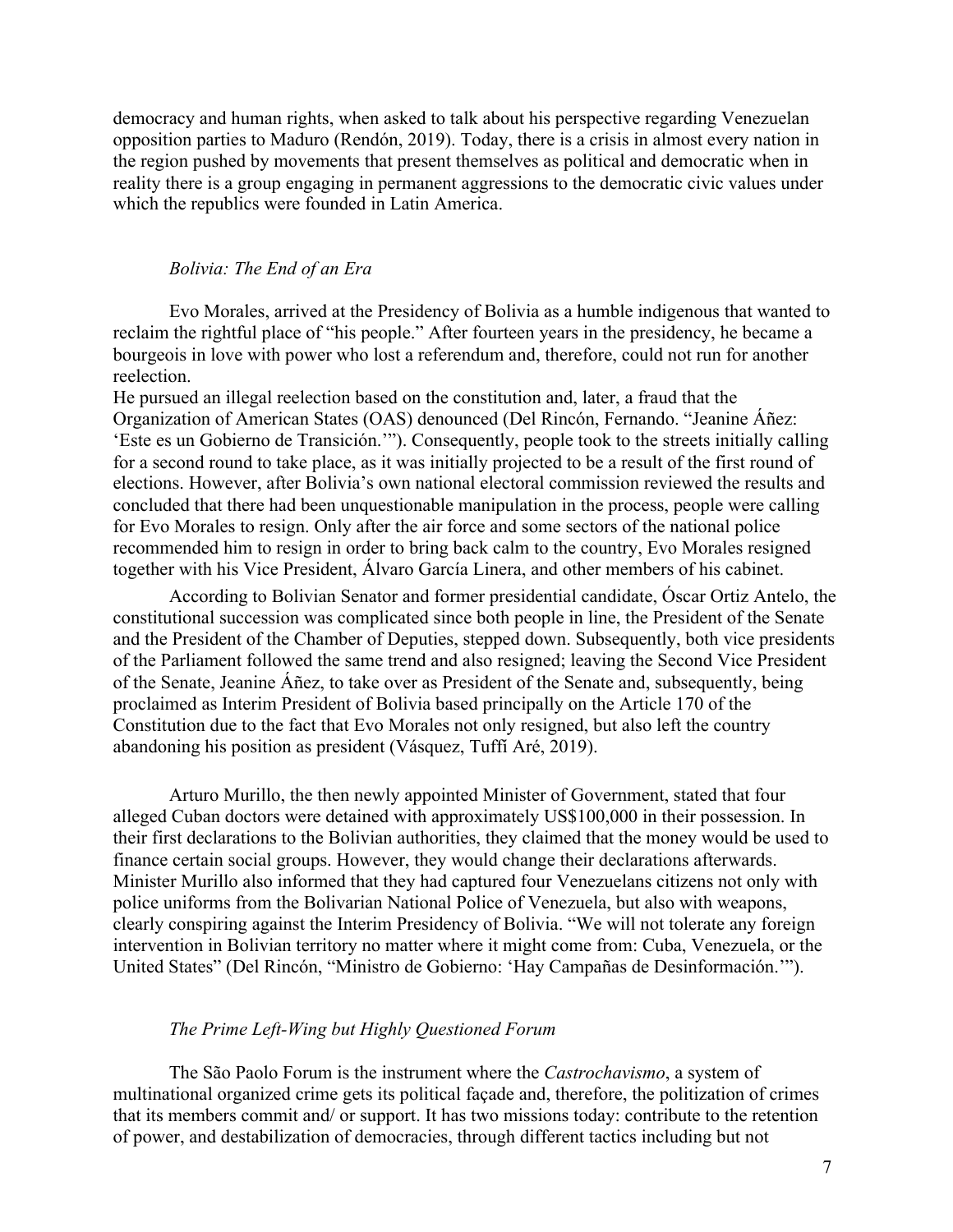limited to sedition and guerrilla warfare (Berzaín, "Castrochavismo: Crimen Organizado en Las Américas"). According to Ian Vásquez from the Cato Institute, the São Paolo Forum is a reginal alliance of the far-left political parties that was created after the collapse of the USSR, and started meeting in 1991, invented by Fidel Castro to look for a new geopolitical and financial strategy while continuing to undermine Latin American's democracies (Vásquez, Ian, 2019). The country with stronger left-wing tendencies at the time was Brazil with the Workers' Party (*Partido dos Trabalhadores* in Portuguese). Until 1999, when Hugo Chávez arrived to power in Venezuela, the meetings did not have the economic resources needed in order to operate effectively and, therefore, its members also started using the term *Década Perdida,* or the Lost Decade, to make reference to not only the economic difficulties that countries in the region were facing, but also the forum's incapability to successfully react to new challenges. The almost infinite petro-money that Chávez provided after 1999 generated a series of overthrow and subsequent raises of left-wing candidates to their respective countries' presidencies. Currently, based on this year's forum held in Caracas, it cost US \$200 million only in logistics financed heavily by the narco-dictatorship of Nicolás Maduro (Berzaín, "XVI Cumbre Latinoamericana Democracia y Desarrollo - Crisis en las Américas"). As Isabel Bonig, a Spanish Congresswoman, said in 2015 during an intervention in the Corts Valencianes, which is the main legislative body of the autonomous Valencian community of Spain, the public relations of the left-wing parties are admirable to the point that citizens have to be more politically and civically conscious (Bonig, 2015). The São Paolo Forum is portrayed as a political forum that is hosted by a legitimate government instead of a criminal gathering held by a dictatorship and/ or authoritarian regimes that might hold the power illegitimately and that constantly violates the basic human rights that its members claim to defend. Nicolás Maduro's regime, for example, has engaged in a wide range of crimes: from torture and targeted killings to drug trafficking and blockade of humanitarian aid (Lamadrid, 2018). Additionally, the Cuban regime has been conspiring for decades, pursuing the alteration of governability in democracies by keeping them occupied with internal problems while defending their attacks with their left-wing ideological and political façade (Berzaín, "XVI Cumbre Latinoamericana Democracia y Desarrollo - Crisis en las Américas").

Based on Carlos Berzaín's most recent book, titled "*Castrochavismo: Crimen Organizado en Las Américas",* the hard-core leftists have a basic strategy with four pillars that have also silenced the more moderate members of the Latin American left. The first pillar is to keep power at all costs. Secondly, destabilize those government that call them out as dictatorships through conspiration with a few guerrillas and some turmoil. Thirdly, politicize their crimes: when they kill it is called defense, when they commit crimes it is called revolution, when they engage in corruption and abuses it is called reclamation in order to provide them with political argumentation. Fourthly, engage in dialogue when threats are made and do not have oxygen to keep operating as they wish (Berzaín, "Castrochavismo: Crimen Organizado en Las Américas").

Conspiracy theories can be hard to believe and that might be the reason behind the denial among many to accept and even acknowledge the existence of a connection between the aspects previously explained. However, as times goes by, the authoritarian offensive of the  $21<sup>st</sup>$  century in Latin America seems to be transforming from a mere conspiracy to a real coordinated plan directed by Cuba's regime through the São Paolo Forum to undermine the democratic systems that have brought lasting prosperity to low income classes while safeguarding freedom and liberty of its citizens. Nicolás Maduro and the regime's number two, Diosdado Cabello, has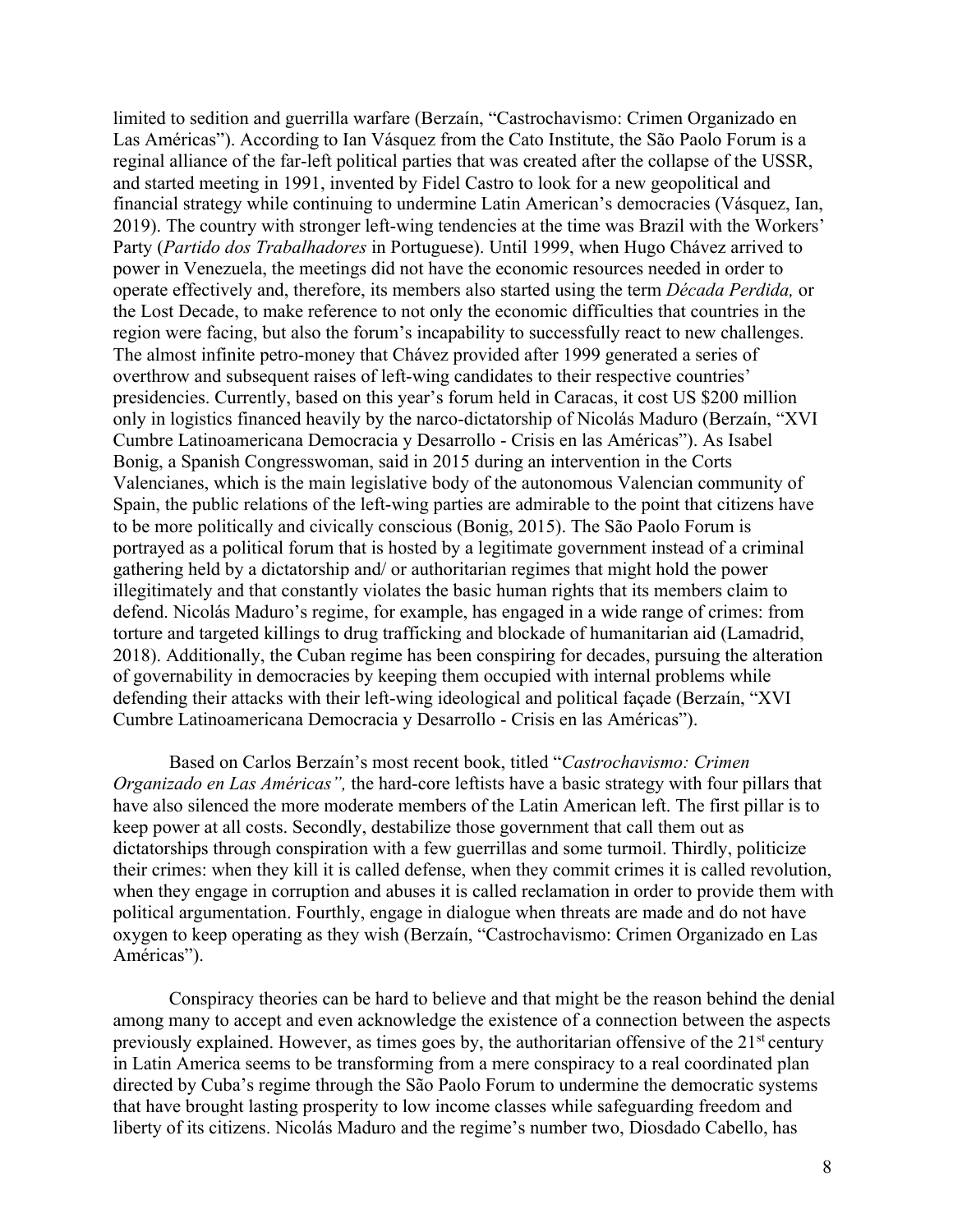stated that the protests, which shuddered Chile, Ecuador, and other countries last year, is a presage of a "Bolivarian hurricane" that would explicitly spread instability in the region ("La Advertencia de Diosdado Cabello sobre los Estallidos Sociales en la Región: 'Lo que está pasando es apenas la brisita, ahora viene el huracán bolivariano'"). Democratic governments and civic society must properly address the danger that Venezuela's and Cuba's regimes represent to the democratic stability of the entire hemisphere before the so-called *Bolivarian hurricane* never leaves.

### **Bibliography**

- Berzaín, Carlos Sánchez. "Castrochavismo: Crimen Organizado en Las Américas." *Interamerican Institute for Democracy.* Miami, FL, US. 2019. Print.
- Berzaín, Carlos Sánchez. "Las Dos Américas: Dictadura y Democracia." *CreateSpace Independent Publishing Platform.* Miami, FL, US. 2017. Print.
- Berzaín, Carlos Sánchez. "XVI Cumbre Latinoamericana Democracia y Desarrollo Crisis en las Américas." *YouTube*, YouTube, 6 Sept. 2018, www.youtube.com/watch?v=2mCXAHn\_jF4.
- Bonig, Isabel. "Congresista Española da una lección a la izquierda fracasada." *YouTube*, YouTube, 6 Aug. 2015, www.youtube.com/watch?v=qbZjZvL4SJo.
- Del Rincón, Fernando. "Jeanine Áñez: 'Este es un Gobierno de Transición.'" *CNN*, Cable News Network, 13 Nov. 2019, cnnespanol.cnn.com/video/bolivia-jeanine-anez-entrevistafernando-del-rincon-conclusiones/.
- Del Rincón, Fernando. "Ministro de Gobierno: 'Hay Campañas de Desinformación.'" *CNN*, Cable News Network, 15 Nov. 2019, cnnespanol.cnn.com/video/arturo-murillo-ministrogobierno-bolivia-evo-morales-jeanine-anez-intv-conclu/.
- Rendón, Juan José. "XVI Cumbre Latinoamericana Democracia y Desarrollo." *YouTube*, YouTube, 1 Nov. 2019, www.youtube.com/watch?v=m1A1-Yak6JY.
- "La Advertencia de Diosdado Cabello sobre los Estallidos Sociales en la Región: 'Lo que está pasando es apenas la brisita, ahora viene el huracán bolivariano.'" *Infobae*, 20 Oct. 2019, www.infobae.com/america/venezuela/2019/10/20/la-advertencia-de-diosdado-cabellosobre-los-estallidos-sociales-en-la-region-lo-que-esta-pasando-es-apenas-la-brisita-ahoraviene-el-huracan-bolivariano/.
- Lamadrid, Álvaro H. de. "Malandros: la tiránica banda mafiosa que secuestró a Venezuela." *Olmo Ediciones.* Ciudad Autónoma de Buenos Aires, Argentina. 2018. Print.
- Marcos, Ana. "Colombia anuncia que se retira de la Unasur." *EL PAÍS*, Síguenos En Síguenos En Twitter Síguenos En Facebook Síguenos En Instagram, 10 Aug. 2018, elpais.com/internacional/2018/08/10/colombia/1533920637\_839419.html.